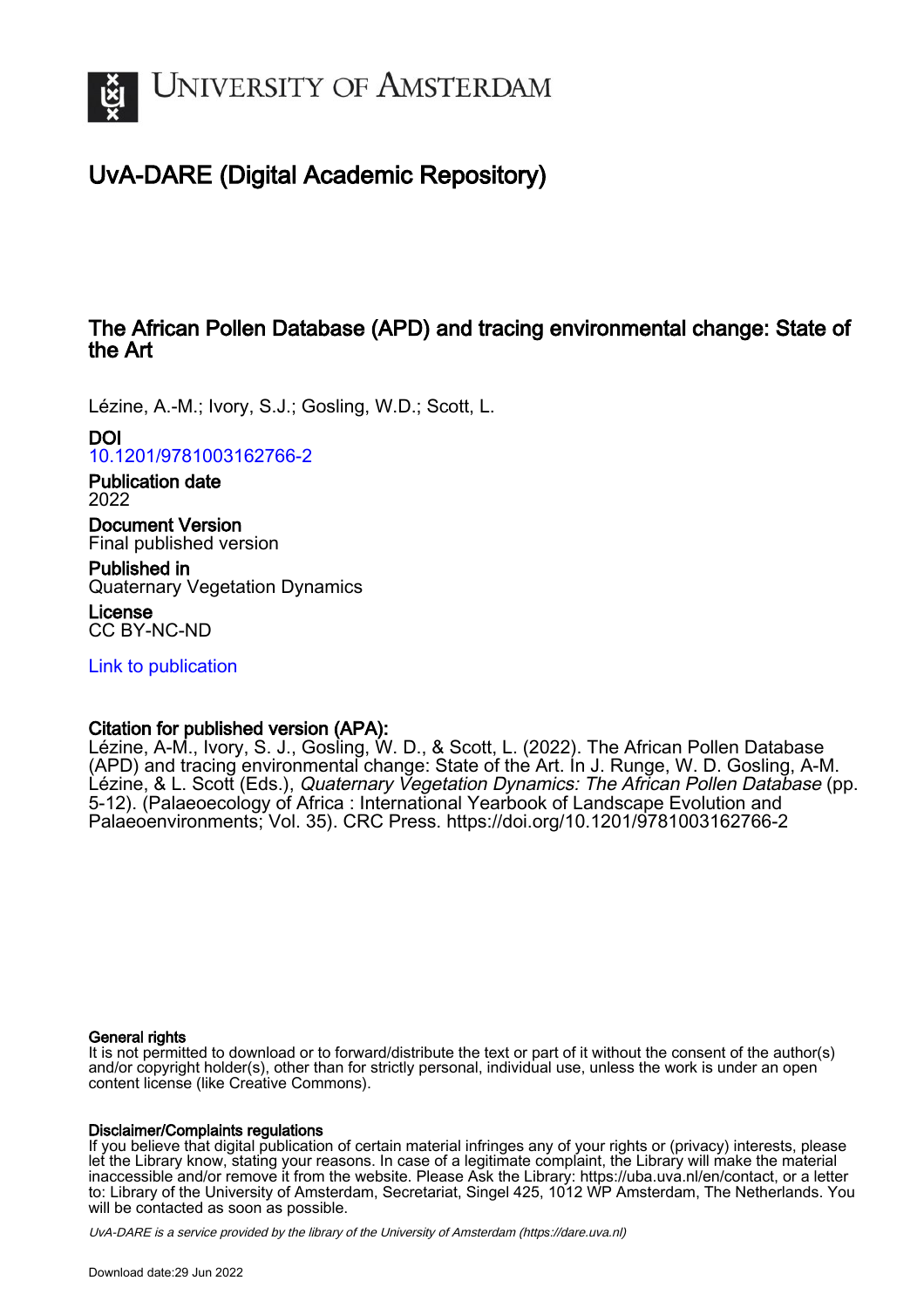## **CHAPTER 2**

# **[The African Pollen Database \(APD\) and tracing](#page--1-0) environmental change: State of the Art**

### Anne-Marie Lézine

*Laboratoire d'Océanographie et du Climat, Expérimentation et Approche numérique/IPSL, Sorbonne Université, CNRS-IRD-MNHN, Paris, France*

Sarah J. Ivory

*Department of Geosciences, Pennsylvania State University, University Park, USA*

### William D. Gosling

*Institute for Biodiversity and Ecosystems Dynamics, University of Amsterdam, Amsterdam, The Netherlands*

#### Louis Scott

*Department of Plant Sciences, University of the Free State, Bloemfontein, South Africa*

ABSTRACT: The African Pollen Database is a scientific network with the objective of providing the international scientific community with data and tools to develop palaeoenvironmental studies in sub-SaharanAfrica and to provide the basis for understanding the vulnerability of ecosystems to climate change. This network was developed between 1996 and 2007. It promoted the collection, homogenization and validation of pollen data from modern (trap, soils, lake and river mud) and fossil materials (Quaternary sites) and developed a tool to determine pollen grains using digital photographs from international herbaria. Discontinued in 2007 due to a lack of funding, this network now resumes its activity in close collaboration with international databases: Neotoma, USA, Pangaea, DE, and the Institut Pierre Simon Laplace, FR.

#### **2.1 INTRODUCTION**

International cooperation in research and decision-making is critical for solving global environmental problems linked to climate and/or human impact on ecosystems, particularly at regional level. These environmental problems include forest degradation, accelerating loss of biodiversity and water resources, instability of transitional ecological domains, and change in coastal zones. Tropical ecosystems are especially at risk as future states are likely to be beyond the range of observations, yet their preservation is of crucial importance for the maintenance of the Earth's biosphere and climate. For example, the role of the equatorial and tropical forests

DOI 10.1201/9781003162766-2 5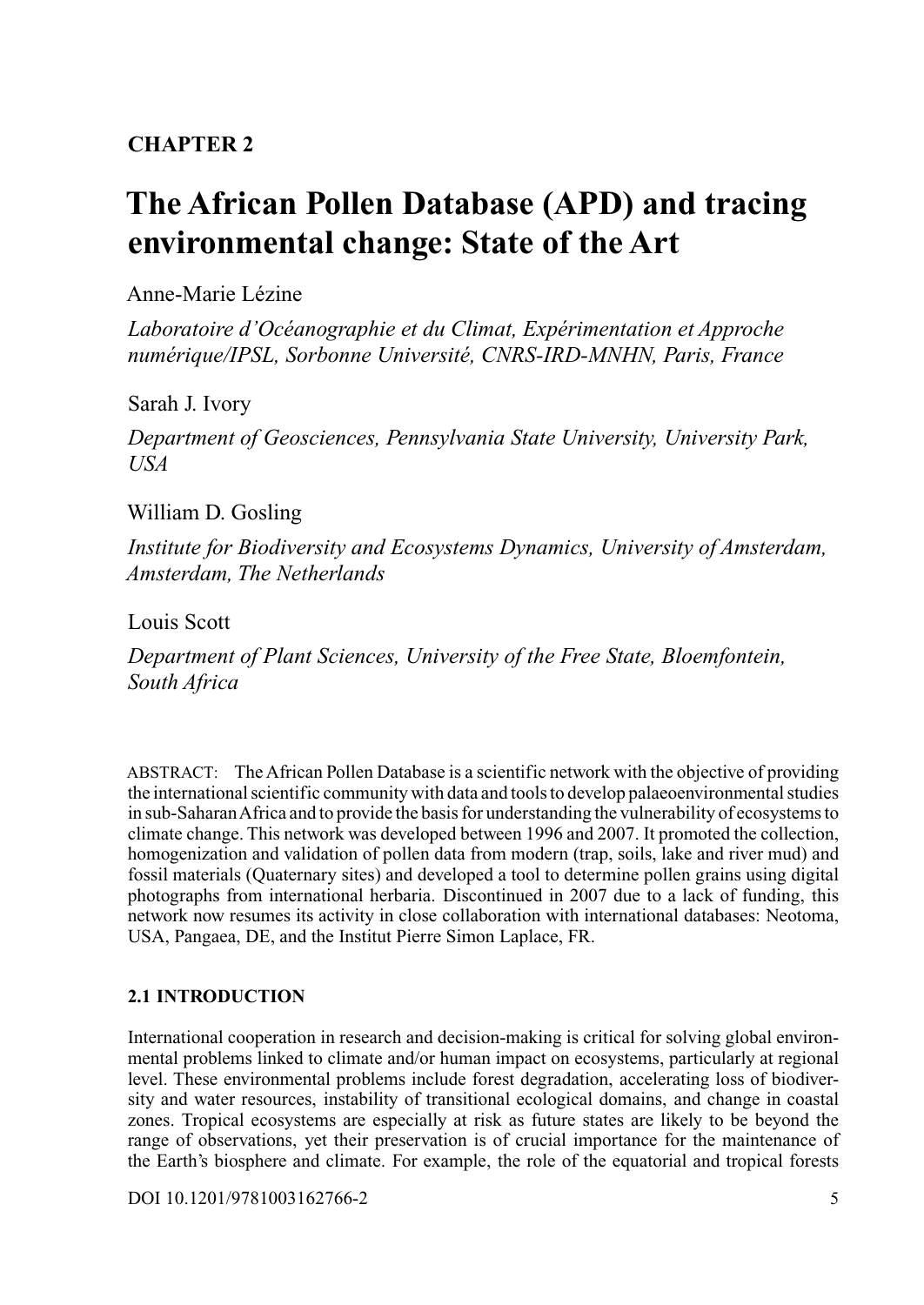in global exchanges, such as the global carbon cycle, is widely recognised (Detwiler and Hall 1988). Research developed within the general framework of international scientific programmes (e.g., the International Geosphere Biosphere Programme, IGBP – [http://www.igbp.net/\) ha](http://www.igbp.net/)ve long highlighted the need to provide quantitative understanding of the Earth's past environment in order to define the envelope of natural environmental variability within which we can assess anthropogenic impact on the Earth's biosphere, geosphere and atmosphere. Following these recommendations, the scientific community has developed a set of analytical techniques to recover high-resolution environmental and ecological records from different natural archives such as tree-rings, and lake and ocean sediments, thus providing accurate scientific information for the development of predictive models of regional and global change. The use of these data to test Earth system model simulations requires the collection, assemblation, standardization and subsequently the access to the wider scientific and modelling community in the form of specific regional databases**.**

#### **2.2 MAIN ACHIEVEMENTS**

TheAfrican Pollen Database (APD) was first developed in 1996 in close cooperation with its European counterpart (EPD) (European Pollen Database; [http://www.europeanpollendatabase.net\)](http://www.europeanpollendatabase.net) and the Global Pollen Database hosted at the National Oceanic and Atmospheric [Administration \(NOAA\) Paleoclimatology Database \(USA\) \(https://www.ncdc.noaa.gov/data](https://www.ncdc.noaa.gov/data-access/paleoclimatology-data)access[/paleoclimatology-data\). Th](https://www.ncdc.noaa.gov/data-access/paleoclimatology-data)e initial workshop and subsequent work, funded by the French National Centre for Scientific Research (CNRS), the European Union (International Cooperation for development (INCO-DEV) and European network of research and innovation centres (ENRICH) programmes and the UNESCO International Geoscience Programme (PICG), established methods of collating pollen data, developed a standardized pollen nomenclature (Vincens *et al.* 2007), generated updated age models, composed images of pollen grains from internationally recognized herbaria, and created a searchable web interface. In the first stage of its development, the APD contained 288 fossil sites and 1985 modern samples (Figure 1). Among the numerous achievements of the APD one can highlight the following topics.

#### **2.2.1 Pollen based biome reconstructions**

Jolly *et al.* (1998) first demonstrated that the 'biomization' method for assigning pollen taxa to plant functional types and biomes was able to predict the potential natural vegetation of tropical Africa, despite uncertainty and variability of pollen production and dissemination (Ritchie 1995) of an extremely biodiverse flora (26,000 plant species; Lebrun and Stork 1991–1997). This allowed palaeoecologists working in Africa to participate in the 'BIOME 6000'project sponsored by IGBP (Prentice and Webb 1998). This project aimed to use palaeoecological data from the mid-Holocene as a benchmark to evaluate simulations with coupled climate-biosphere models and thus to assess the extent of biogeophysical (vegetation-atmosphere) feedbacks in the global climate system (Prentice *et al.* 2000). After the validation of the modern pollen dataset (Gajewski *et al.* 2002; Jolly *et al.* 1998), the biomization method was successfully applied to reconstruct modern (Lézine *et al.* 2009; Vincens *et al.* 2006) and past biomes for selected time periods, typically the Last Glacial Maximum (LGM) and the Holocene (Jolly *et al.* 1998; Elenga *et al.* 2000). Past biome reconstructions have also been performed for the Plio-Pleistocene (Bonnefille *et al.* 2004; Novello *et al.* 2015) and more recent time periods such as the last glacial-interglacial cycle and the Holocene (Amaral *et al.* 2013; Izumi and Lézine 2016; Lebamba *et al.* 2012; Lézine *et al.* 2019).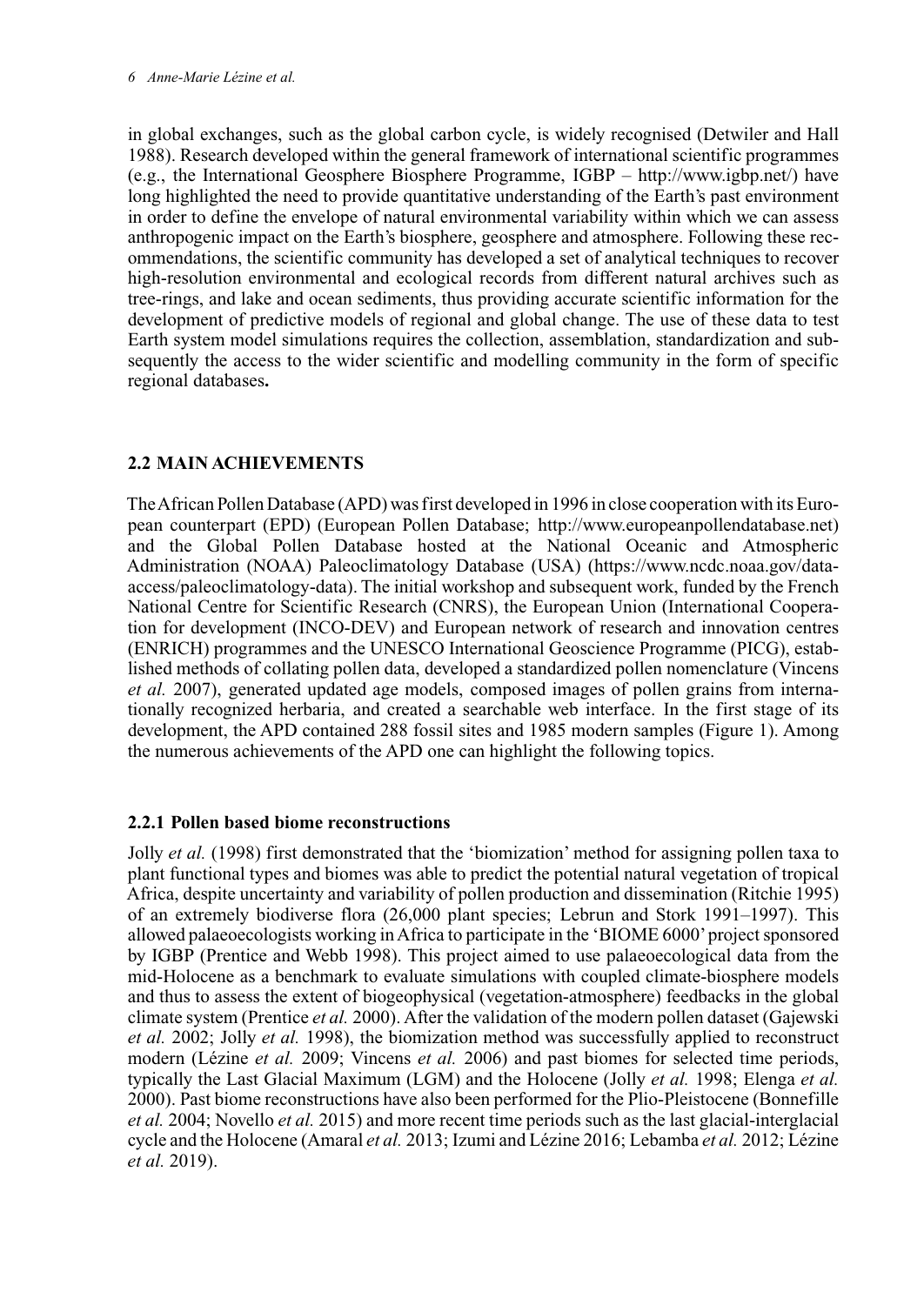

**Figure 1.** Late Quaternary African Pollen Database (APD) sites. In red: pollen data gathered during the first phase of the APD (1994–2007). In yellow: new pollen sites to be entered into the new version of APD, in construction).

#### **2.2.2 Quantitative reconstructions of climate variables from pollen data**

Modern-analogue, regression, and model-inversion techniques have been developed to reconstruct past climates from pollen assemblages or pollen-based reconstructed biomes worldwide. Using the APD modern pollen dataset, Peyron *et al.* (2007) provided the first quantitative pollen-based reconstruction of precipitation for all of Africa at 6000 yr BP based on the Modern Analogues Technique (MAT) and the Plant-Functional Types (PFT) climate relationships. Results were then compared with atmospheric general circulation model output and coupled ocean atmosphere-vegetation models developed in the frame of the Paleoclimate Model Intercomparison Project (PMIP) international project (Joussaume and Taylor 1995). More recently, Wu *et al.* (2007) then Izumi and Lézine (2016) developed an inverse modelling approach based on the BIOME model to quantitatively reconstruct past climates based on pollen biome scores. The advantage of this method was to provide quantitative climate reconstructions for periods when  $CO<sub>2</sub>$  concentrations were different from today. While reconstruction attempts of climate by means of pollen data in South Africa, were mostly qualitative (Scott *et al.* 2012), Chevalier and Chase (2015) applied a method that related the pollen to plant distribution data to obtain quantitative estimates.

#### **2.2.3 Vegetation reconstructions from pollen data**

Palaeoecological data from the APD led to a series of reconstructions of vegetation at a continental scale. Site-based global biome maps for Africa for the mid-Holocene and LGM were first completed within the framework of the 'BIOME 6000' project (Prentice *et al.* 2000). More recently, APD palaeoecological data was included in a global synthesis of changes in composition and structure of past vegetation since the LGM performed by Nolan *et al.* (2018). This study provided a baseline for evaluation of the magnitudes of ecosystem transformations under future emission scenarios.

At a regional scale, APD data were used to reconstruct the Green Sahara and evaluate plant migration rates during the African Humid Period (Hély *et al.* 2014; Watrin *et al.* 2009). In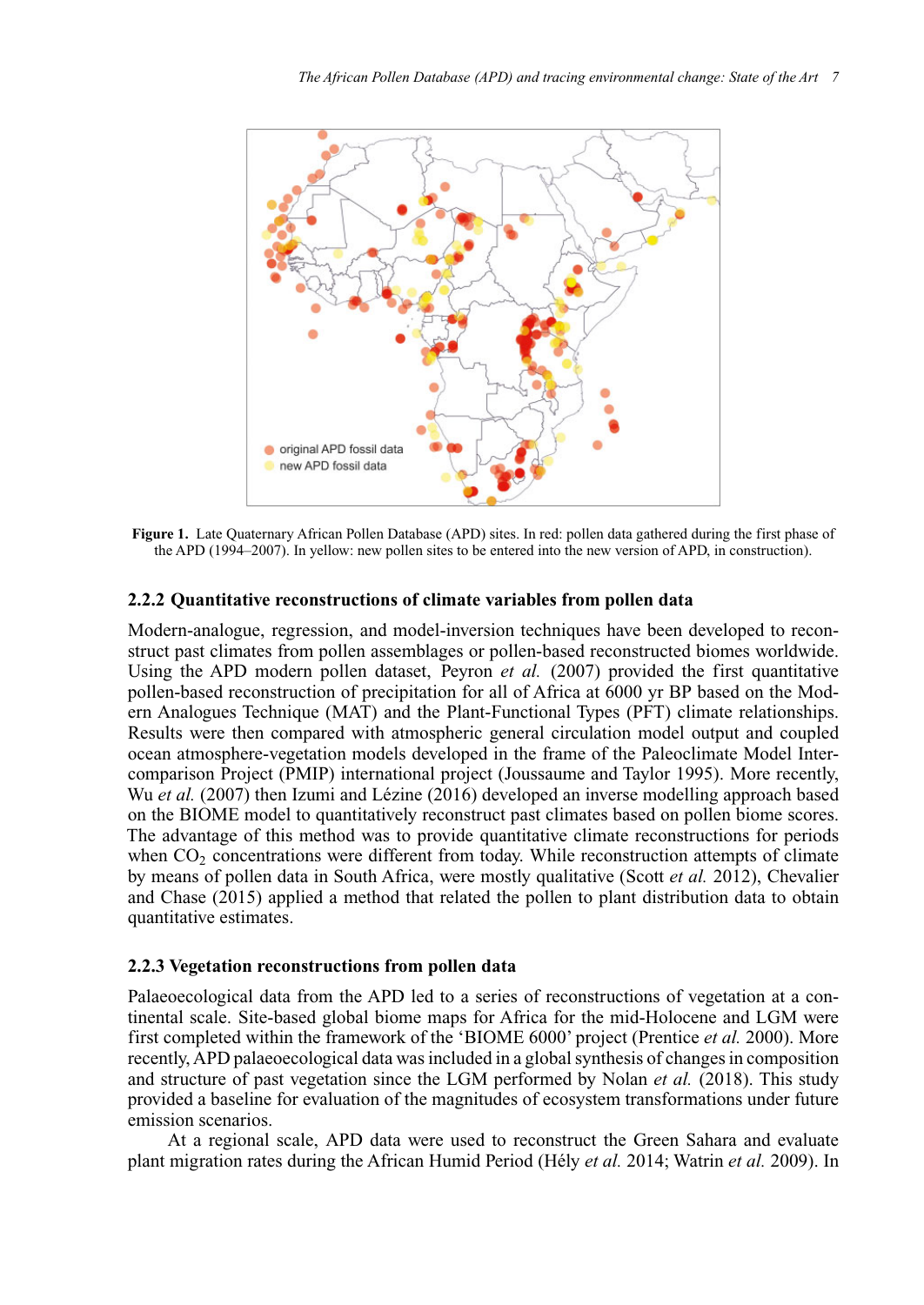East Africa, compilation of pollen and archaeological data was used to discuss the cumulative effects of climate and land-use on the environment (Marchant *et al.* 2018). Furthermore, with the increasing recognition that fossil data can improve information about fundamental climatic tolerances, modern and palaeoecological data from the APD have been included in estimates of climatic niches of at-risk plant taxa (Ivory *et al.* 2016). This information was then used to provide forecasts of future impacts to ranges under climate and land-use trajectories for the end of the 21st century (Ivory *et al.* 2019).

#### **2.3 CHALLENGES AND FUTURE DEVELOPMENTS**

All these realizations suffer from (1) an highly uneven geographic distribution of data. Pollen data are relatively abundant in Eastern and Southern Africa where palynological research has been ongoing since the early 1950s (Hedberg 1954; van Zinderen Bakker and Coetzee 1952). In the former region, the abundance of lakes and swamps also provides favourable conditions for pollen preservation and long-time series. In North and Central Africa, on the other hand, data are less numerous and often discontinuous in time. The drying out of Holocene lakes in the Sahara, the difficulties of access to the sites, and their rarity are all limitations to regional geographical reconstructions; (2) the scarcity of long time series beyond the LGM (Ivory *et al.* 2017; Lézine *et al.* 2019; Miller and Gosling 2014; Scott 2016), and therefore long-term vegetation changes are mostly derived from marine cores (e.g., Dupont and Kuhlmann 2017; Hessler *et al.* 2010).

Thanks to a recent funding from the Belmont Forum for Science-driven e-infrastructure innovation for the project 'Abrupt Change in Climate and Ecosystems: Where are the Tipping points?', the APD is now being relaunched and developing further collaborations with international databases ('NEOTOMA', 'PANGAEA') and the French Institute Pierre Simon Laplace (IPSL). One of the priorities is to gather and validate data published since 2007, the date of the closure of the French data centre Medias-France where APD was stored. Today, 67 new late Quaternary, 17 Plio-Pleistocene and 20 marine new pollen series have been collated. Strong links are being developed with NEOTOMA [\(https://www.neotomadb.org/\) an](https://www.neotomadb.org/)d PANGAEA [\(https://pangaea.de/\) da](https://pangaea.de/)tabases.

These new datasets benefit from improved dating techniques and age modelling methods. The result of which is that newly acquired pollen series have reduced temporal uncertainty and improved resolution, allowing to more precision in interpretation of local and regional ecosystem dynamics and climate-vegetation interactions. All this allows to envisage new scientific developments of which one can cite three examples here:

#### **2.3.1 Better understanding of ecosystem-human interactions**

The identification and quantification of human-induced alterations to the Earth's surface are critical to understand the role of land-use change on ecosystems and climate. The Land Cover 6k (6000 yrs BP) project of IGBP PAGES ([http://www.pastglobalchanges.org/science/wg/landcover6k\)](http://www.pastglobalchanges.org/science/wg/landcover6k) described in Gaillard *et al.* (2018) is a unique opportunity to develop a methodological approach to carefully reconstruct land cover change from pollen data and evaluate anthropogenic land-cover change scenarios for palaeoclimate modelling. The major limitation of such a quantification in tropical Africa is that 'with very few exceptions, tropical trees have zoophilous pollinating systems and relatively low pollen productivity' (Ritchie 1995; p. 487). The relationship between pollen percentages in diagrams and actual vegetation cover is thus extremely difficult to assess. Within the equatorial forest for instance, many tree taxa are under-represented or even absent from the pollen assemblages.

The reliability of any landscape reconstruction requires the spatial scale represented by the pollen assemblage to be carefully taken into account. This requires the most accurate possible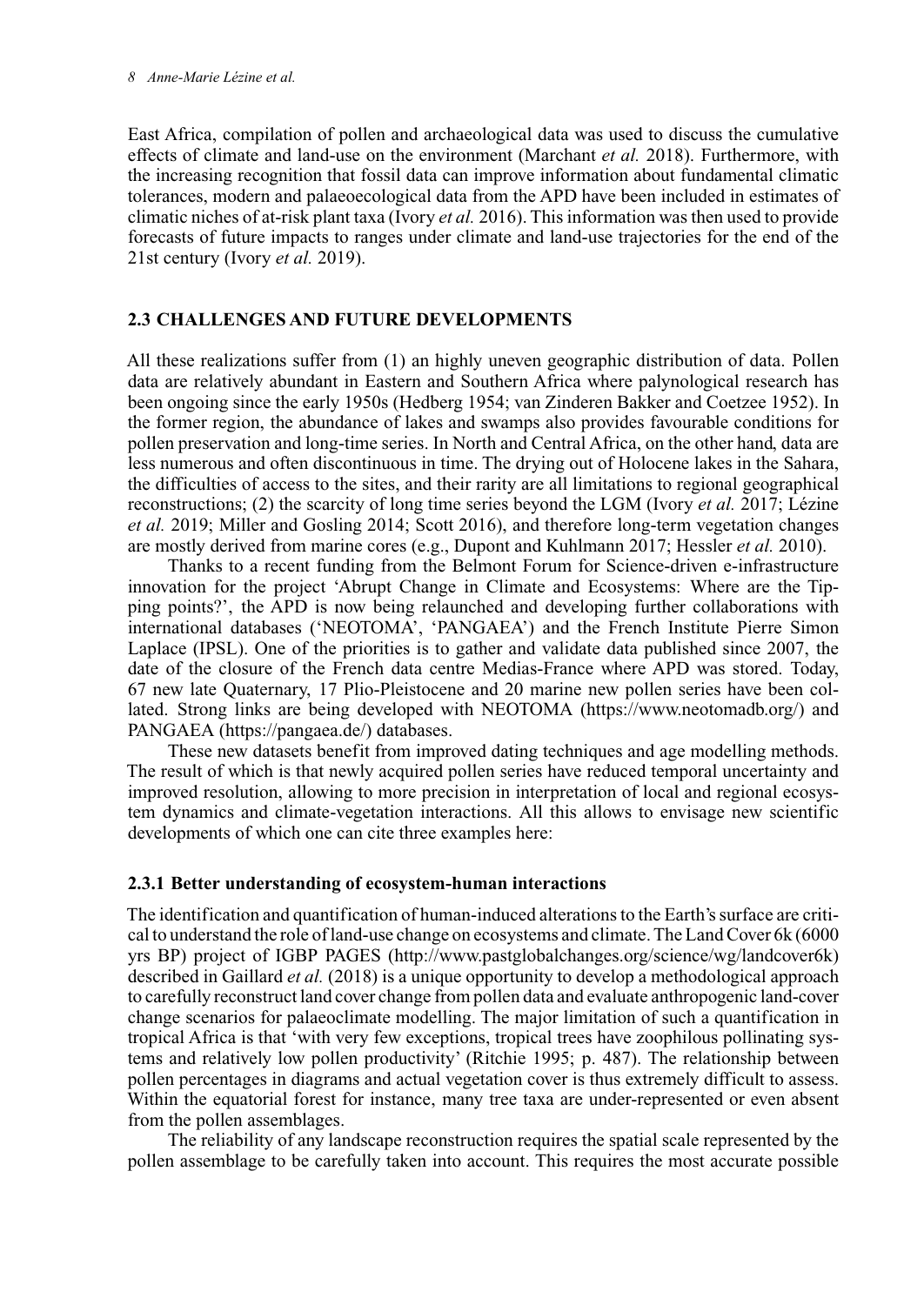evaluation of pollen productivity of species and pollen-rain settling time. Following the work of Duffin and Bunting (2008) in South Africa, Gaillard and colleagues are currently applying the LOVE (Local Vegetation Estimates) and REVEALS (Regional Estimates of VEgetation Abundance from Large Sites) models developed by Sugita (2007a,b) in Central Africa. The development of such an approach as well as the compilation of pollen and archaeological data (Marchant *et al.* 2018) can greatly improve the involvement of the palynological community in the study of land-use as a climate forcing.

#### **2.3.2 Improved constraint of climate variability over the last millennia**

The recent publication of Nash *et al.* (2016) within the framework of the PAGES 2ka working group ([http://www.pastglobalchanges.org/science/wg/2k-network\) sh](http://www.pastglobalchanges.org/science/wg/2k-network)owed that Africa is one of the world's most poorly documented regions in terms of climate reconstructions over the last millennia. Historical archives are very rare, as are natural archives with adequate temporal resolution and age control. Time frames where historical records overlap the prehistorical data are important to obtain seamless reconstructions and validate reconstructions. Improving the spatial coverage and resolution of palaeoecological records is crucial for studying natural decadal (or multi-decadal) climate variability and associated mechanisms. It is also essential to analyze the complexity of spatial hydroclimate patterns, such as that suggested for the Little Ice Age (1250–1750 CE) in Africa, for which wet or dry regions have been identified.

#### **2.3.3 Understanding vegetation responses to abrupt climate change**

The evolution of northern Africa from a 'Green Sahara' state to one of the most arid deserts today (Kröpelin *et al.* 2008) or the collapse of the equatorial forests (e.g., Lézine *et al.* 2013) occurred at the end of the African Humid Period. These are among the most emblematic examples of the extreme changes that can affect the global environment with dramatic consequences for human populations. The tipping points and climatic drivers between extreme states remain to be studied, as do the early warning signals of these environmental crises, which may date back several millennia, and still need to be identified. Long-term, high-resolution and evenly distributed pollen records are critical to address these questions.

#### **2.4 CONCLUSION**

The African Pollen Database aims at providing the scientific community, students and teachers with scientific and educational tools (pollen grain determination tools, modern and fossil data duly validated and dated, publications) to address key issues for understanding the vulnerability of ecosystems facing climate change. It ensures interoperability with international databases for multi-proxy reconstructions of the past environment. Beyond these activities, the African Pollen Database is a scientific network to develop the sharing of data and knowledge between researchers in different countries.

#### **REFERENCES**

Amaral, P.G.C., Vincens, A., Guiot, J., Buchet, G., Deschamps, P., Doumnang, J.C. and Sylvestre, F., 2013, Palynological evidence for gradual vegetation and climate changes during the African Humid Period termination at 13◦ N from a Mega-Lake Chad sedimentary sequence. *Climate of the Past*, **9**(1), pp. 223–241, 10.5194/cp-9-223-2013.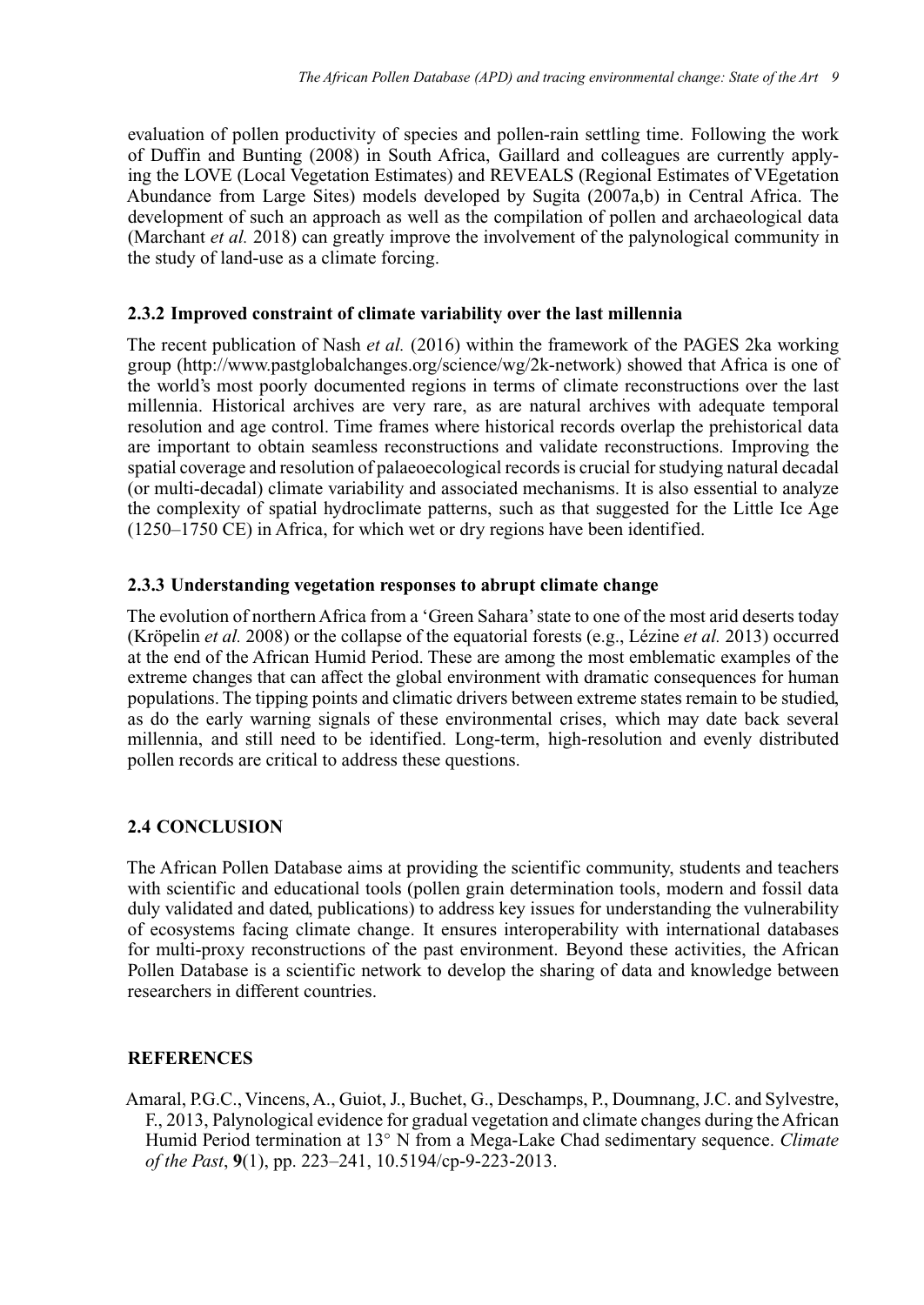- Bonnefille, R., Potts, R., Chalié, F., Jolly, D. and Peyron, O., 2004, High-resolution vegetation and climate change associated with Pliocene Australopithecus afarensis. *Proceedings of the National Academy of Sciences*, **101**(33), pp. 12125–12129, 10.1073/pnas.0401709101.
- Chevalier, M. and Chase, B.M., 2015, SoutheastAfrican records reveal a coherent shift from highto low-latitude forcing mechanisms along the eastAfrican margin across last glacial-interglacial transition. *Quaternary Science Reviews*, **125**, pp.117–130, 10.1016/j.quascirev.2015.07.009.
- Detwiler, R.P. and Hall, C.A., 1988, Tropical forests and the global carbon cycle. *Science*, **239**(4835), pp.42–47, 10.1126/science.239.4835.42.
- Duffin, K.I. and Bunting, M.J., 2008, Relative pollen productivity and fall speed estimates for southern African savanna taxa. *Vegetation History and Archaeobotany*, **17**(5), pp. 507–525, 10.1007/s00334-007-0101-2.
- Dupont, L.M. and Kuhlmann, H., 2017, Glacial-interglacial vegetation change in the Zambezi catchment. *Quaternary Science Reviews*, **155**, pp. 127–135, 10.1016/j.quascirev.2016. 11.019.
- Elenga, H., Peyron, O., Bonnefille, R., Jolly, D., Cheddadi, R., Guiot, J., Andrieu, V., Bottema, S., Buchet, G., De Beaulieu, J.L., Maley, J., Marchant, R., Perezbiol, R., Reille, M., Riollet, Scott, L., Strake, H., Taylor, D., Van Campo,E., Vincens, A., Laarif, F., Jonson, H. and Hamilton, A.C., 2000, Pollen-based biome reconstruction for southern Europe and Africa 18,000 yr BP. *Journal of Biogeography*, **27**(3), pp. 621–634, 10.1046/j.1365-2699.2000.00430.x.
- Gaillard, M.-J., Morrison, K.D., Madella, M. and Whitehouse, N., 2018, Past land-use and land-cover change: the challenge of quantification at subcontinental to global scale. *PAGES Magazine*, **26** (1), p. 3, 10.22498/pages.26.1.3.
- Gajewski, K., Lézine, A.-M., Vincens, A., Delestan, A. and Sawada, M., 2002, Modern climate– vegetation–pollen relations in Africa and adjacent areas. *Quaternary Science Reviews*, **21** (14–15), pp. 1611–1631, 10.1016/S0277-3791(01)00152-4.
- Hedberg, O., 1952, A pollen-analytical reconnaissance in tropical East Africa. *Oikos* **5**(2), pp. 137–166, 10.2307/3565157.
- Hély, C., Lézine, A.-M. and APD contributors, 2014, Holocene changes in African vegetation: tradeoff between climate and water availability. *Climate of the Past* **10**, pp. 681–686, 10.5194/cp-10-681-2014.
- Hessler, I., Dupont, L., Bonnefille, R., Behling, H., González, C., Helmens, C.F., Hooghiemstra, H., Lebamba, J., Ledru, M.-P., Lézine, A.-M., Maley, J., Marret, F. and Vincens, A., 2010. Millennial-scale changes in vegetation records from tropical Africa and South America during the last glacial. *Quaternary Science Reviews*, **29** (21–22), pp. 2882–2899, 10.1016/j.quascirev.2009.11.029.
- Ivory, S. J., Early, R., Sax, D. F., and Russell, J., 2016, Niche expansion and temperature sensitivity of tropical African montane forests. *Global Ecology and Biogeography*, **25**(6), pp. 693–703, 10.1111/geb.12446.
- Ivory, S. J., Russell, J., Early, R. and Sax, D. F., 2019, Broader niches revealed by fossil data do not reduce estimates of range loss and fragmentation of African montane trees. *Global Ecology and Biogeography*, **28**(7), pp. 992–1003, 10.1111/geb.12909.
- Ivory, S.J., McGlue, M.M., Ellis, G.S., Boehlke, A., Lézine, A.-M., Vincens, A. and Cohen, A.S., 2017, EastAfrican weathering dynamics controlled by vegetation-climate feedbacks. *Geology*, **45**(9), pp. 823–826, 10.1130/G38938.1.
- Izumi, K. and Lézine, A.-M., 2016, Pollen-based biome reconstructions over the past 18,000 years and atmospheric CO2 impacts on vegetation in equatorial mountains of Africa. *Quaternary Science Reviews*, **152**, pp. 93–103, 10.1016/j.quascirev.2016.09.023.
- Jolly, D., Prentice, C., Bonnefille, R., Ballouche, A., Bengo, M., Brenac, P., Buchet, G., Burney, D., Cazet, J.-P., Cheddadi, R., Edorh, T., Elenga, H., Elmoutaki, S., Guiot, J., Laarif, F., Lamb, H., Lézine, A.-M., Maley, J., Mbenza, M., Peyron, O., Reille, M., Reynaud-Farrera, I., Riollet, G., Ritchie, J.C., Roche, E., Scott, L., Ssemmanda, I., Straka, H., Umer, M.,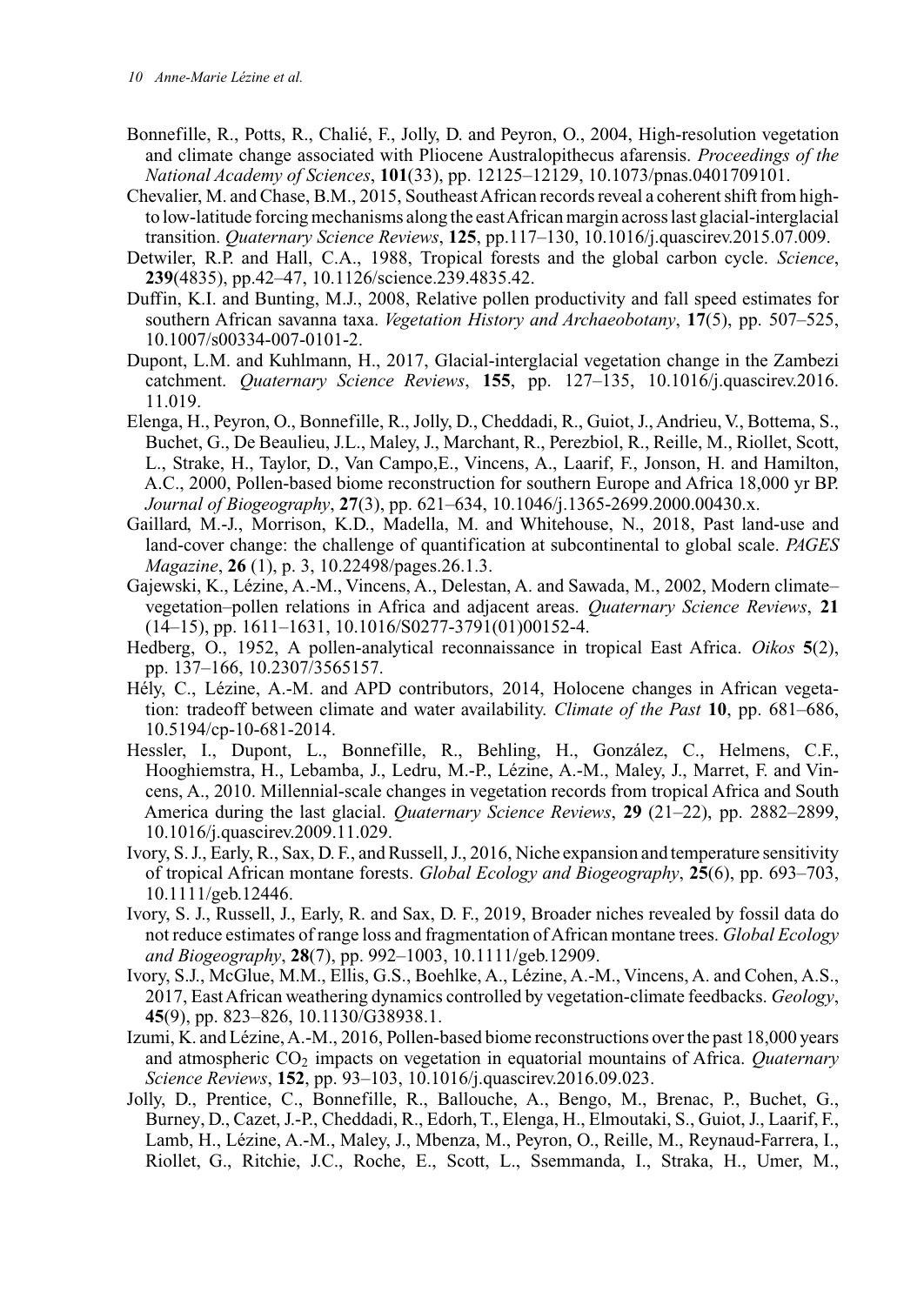Van Campo, E., Vilimumbalo, S., Vincens, A. and Waller, M., 1998, Biome reconstruction from pollen and plant macrofossil data for Africa and the Arabian Peninsula at 0 and 6000 years. *Journal of Biogeography*, **25**, pp. 1007–1027, 10.1046/j.1365-2699.1998.00238.x.

- Joussaume, S. and Taylor, K.E., 1995, *Status of the Paleoclimate Modeling Intercomparison Project (PMIP), WCRP-92, WMO/TD 732*, (Geneva: World Climate Research Programme), pp. 425–430.
- Kröpelin, S., Verschuren, D., Lézine, A.-M., Eggermont, H., Cocquyt, C., Francus, P., Cazet, J.P., Fagot, M., Rumes, B., Russell, J.M. and Darius, F., 2008, Climate-driven ecosystem succession in the Sahara: the past 6000 years. *Science*, **320**(5877), pp. 765–768, 10.1126/science. 1154913.
- Lebamba, J., Vincens, A. and Maley, J., 2012, Pollen, vegetation change and climate at Lake Barombi Mbo (Cameroon) during the last ca. 33,000 cal yr BP: a numerical approach. *Climate of the Past*, **8**(1), pp. 59–78, 10.5194/cp-8-59-2012.
- Lebrun, J.-P. and Stork, A.L., 1991-1997. *Enumération des plantes à fleurs d'Afrique tropicale*. Vol. **1–4**, (Geneva : Conservatoire et Jardin botaniques de la Ville de Genève).
- Lézine, A.-M., Izumi, K., Kageyama, M. and Achoundong, G., 2019, 90,000-year record of Afromontane forest responses to climate change. *Science*, **363**, pp. 177–181, 10.1126/science.aav6821.
- Lézine, A.-M., Watrin, J., Vincens, A., Hély, C. and APD contributors, 2009, Are modern pollen data representative of westAfrican vegetation? *Review of Palaeobotany and Palynology*, **156**(3-4), pp. 265–276, 10.1016/j.revpalbo.2009.02.001.
- Marchant, R., Richer, S., Boles, O., Capitani, C., Courtney-Mustaphi, C.J., Lane, P., Prendergast, M.E., Stump, D., De Cort, G., Kaplan, J.O. and Phelps, L., 2018, Drivers and trajectories of land cover change in East Africa: Human and environmental interactions from 6000 years ago to present. *Earth-Science Reviews*, **178**, pp. 322–378, 10.1016/j.earscirev.2017. 12.010.
- Miller, C.S. and Gosling, W.D., 2014, Quaternary forest associations in lowland tropical West Africa. *Quaternary Science Reviews*, **84**, pp. 7–25, 10.1016/j.quascirev.2013.10.027.
- Nash, D.J., De Cort, G., Chase, B.M., Verschuren, D., Nicholson, S.E., Shanahan, T.M., Asrat, A., Lézine, A.M. and Grab, S.W., 2016, African hydroclimatic variability during the last 2000 years. *Quaternary Science Reviews*, **154**, pp. 1–22, 10.1016/j.quascirev.2016.10.012.
- Nolan, C., Overpeck, J.T., Allen, J.R., Anderson, P.M., Betancourt, J.L., Binney, H.A., Brewer, S., Bush, M.B., Chase, B.M., Cheddadi, R., Djamali, M., Dodson,J.E., Edwards, M.E., Gosling,W.D., Haberle,S., Hotchkiss, S.C., Huntley, B., Ivory, S.J., Kershaw, A.P., Soo-Hyun, K., Latorre, C., Leydet, M., Lézine, A.-M., Liu, K-B., Liu, Y., Lozhkin, A.V., McGlone, M.S., Marchant, R., Momohara, A., Moreno, P., Müller, S., Otto-Bliesner, B., Shen, C., Stevenson, J., Takahara, H., Tarasov, P.,Tipton, J., Vincens, A., Weng, C. Xu, Q., Zheng, Z. and Jackson, S.T., 2018, Past and future global transformation of terrestrial ecosystems under climate change. *Science*, **361**(6405), pp. 920–923, 10.1126/science.aan5360.
- Novello, A., Lebatard, A.E., Moussa, A., Barboni, D., Sylvestre, F., Bourlès, D.L., Paillès, C., Buchet, G., Decarreau, A., Duringer, P. and Ghienne, J.F., 2015, Diatom, phytolith, and pollen records from a 10Be/9Be dated lacustrine succession in the Chad basin: Insight on the Miocene– Pliocene paleoenvironmental changes in Central Africa. *Palaeogeography, Palaeoclimatology, Palaeoecology*, **430**, pp. 85–103, 10.1016/j.palaeo.2015.04.013.
- Peyron, O., Jolly, D., Braconnot, P., Bonnefille, R., Guiot, J., Wirrmann, D. and Chalié, F., 2006, Quantitative reconstructions of annual rainfall in Africa 6000 years ago: Model-data comparison. *Journal of Geophysical Research: Atmospheres*, **111**, 10.1029/2006JD007396, article: D24110.
- Prentice, I. C., D. Jolly and BIOME 6000 Participants, 2000, Mid-Holocene and glacial-maximum vegetation geography of the northern continents and Africa. *Journal of Biogeography*, **27**, pp. 507–519, 10.1046/j.1365-2699.2000.00425.x.